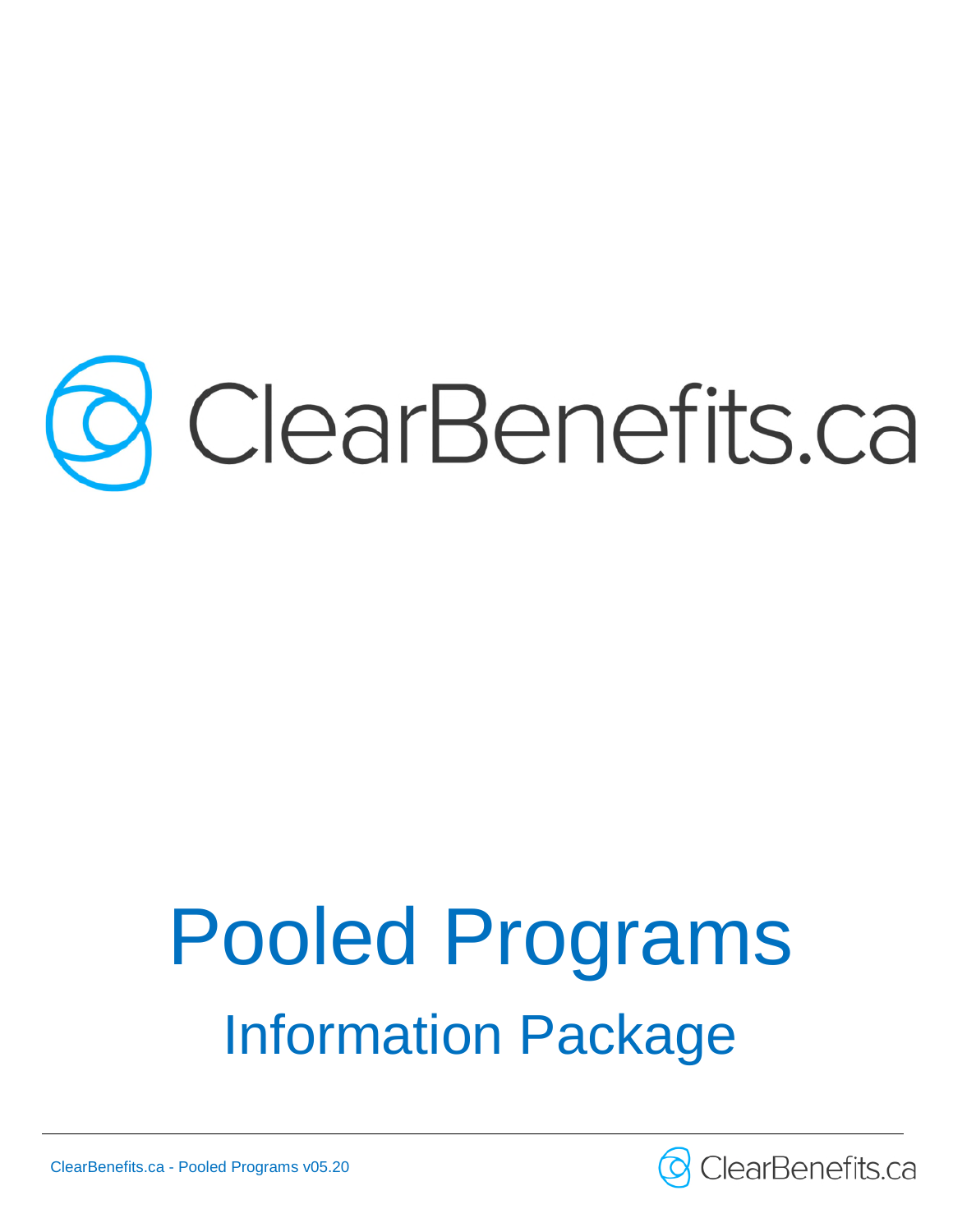# Better Benefits

ClearBenefits.ca is a Specialty Group Benefits Provider Exclusive pooled programs for groups of 3—20+

- Essentials Program Most Affordable
- Lifestyle Program Enhanced Coverage



# Better Approach

Our pooled programs balance premium coverage with stable rates, effectively eliminating the volatility common to most benefits plans for groups of 3 - 20+.

We use a "true insurance" approach towards benefits with a spread of risk across many clients, effectively transferring risk to the pool, delivering what clients expect a benefits plan should be.

# Better Solutions

#### Pooled Programs:

- Pay Direct Drug & Dental Card
- claimsXchange® provider portal allows providers to electronically submit claims on behalf of their patients
- Direct Deposit of other claims
- On-line administrator and employee sites
- On-line employee booklets
- On-line forms

As a Specialty Group Benefits Provider, we work to help ensure the right plan for your business, providing quality, sustainable benefits plans, meeting your needs within a comfortable budget.

\*Pooled Group Benefits Programs underwritten by Co-operators Life Insurance Company

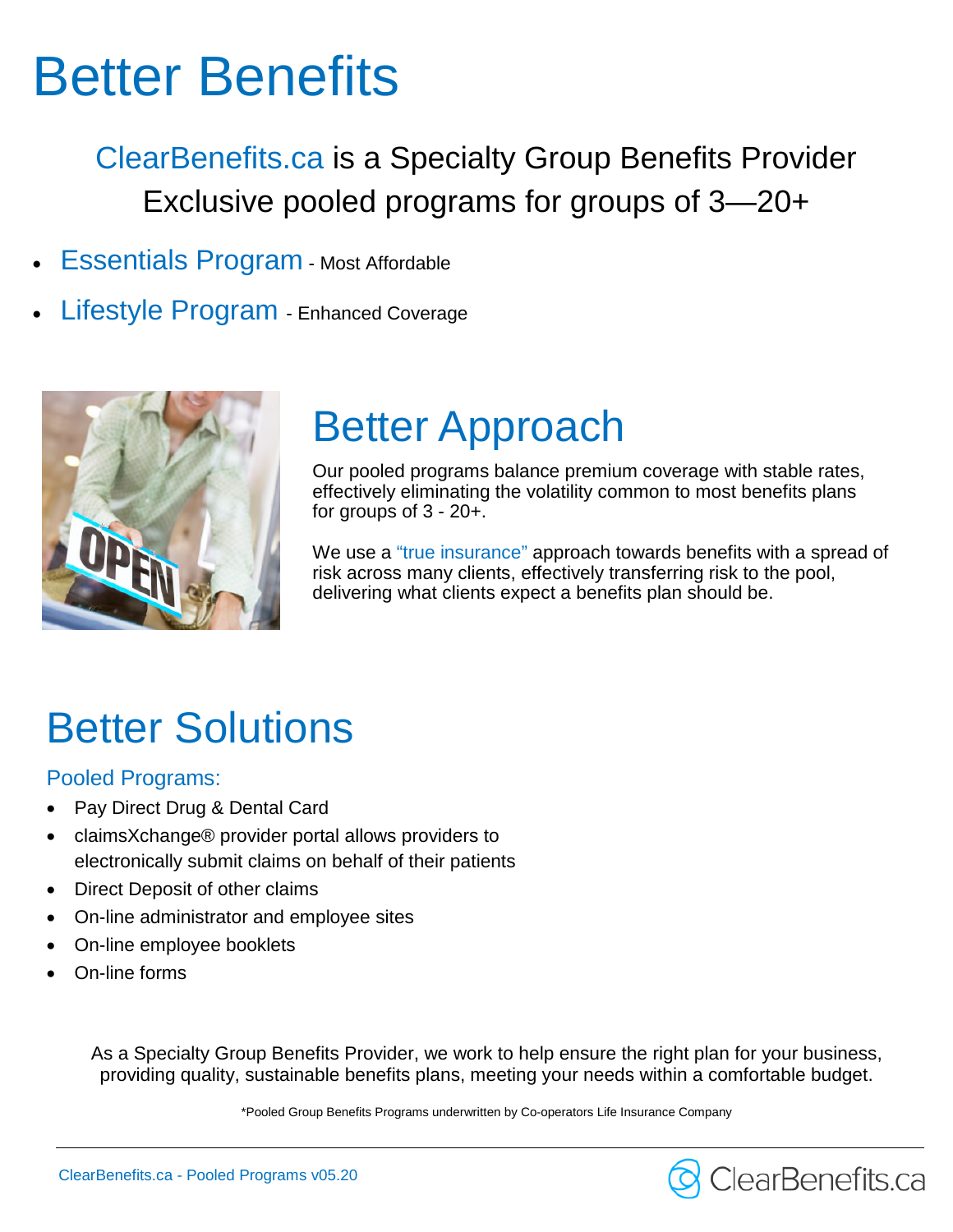

- Clear Benefits.ca takes the guesswork out of benefits through the spread of risk across many clients.
- No medical questions required\* \*(unless applying for Life Insurance or Disability coverage that is in addition to any guaranteed non-evidence maximums)
- For groups with more than 50% family content, we are pleased to offer Essentials Options 2, 4, 5 & Core

\*Pooled Group Benefits Programs underwritten by Co-operators Life Insurance Company

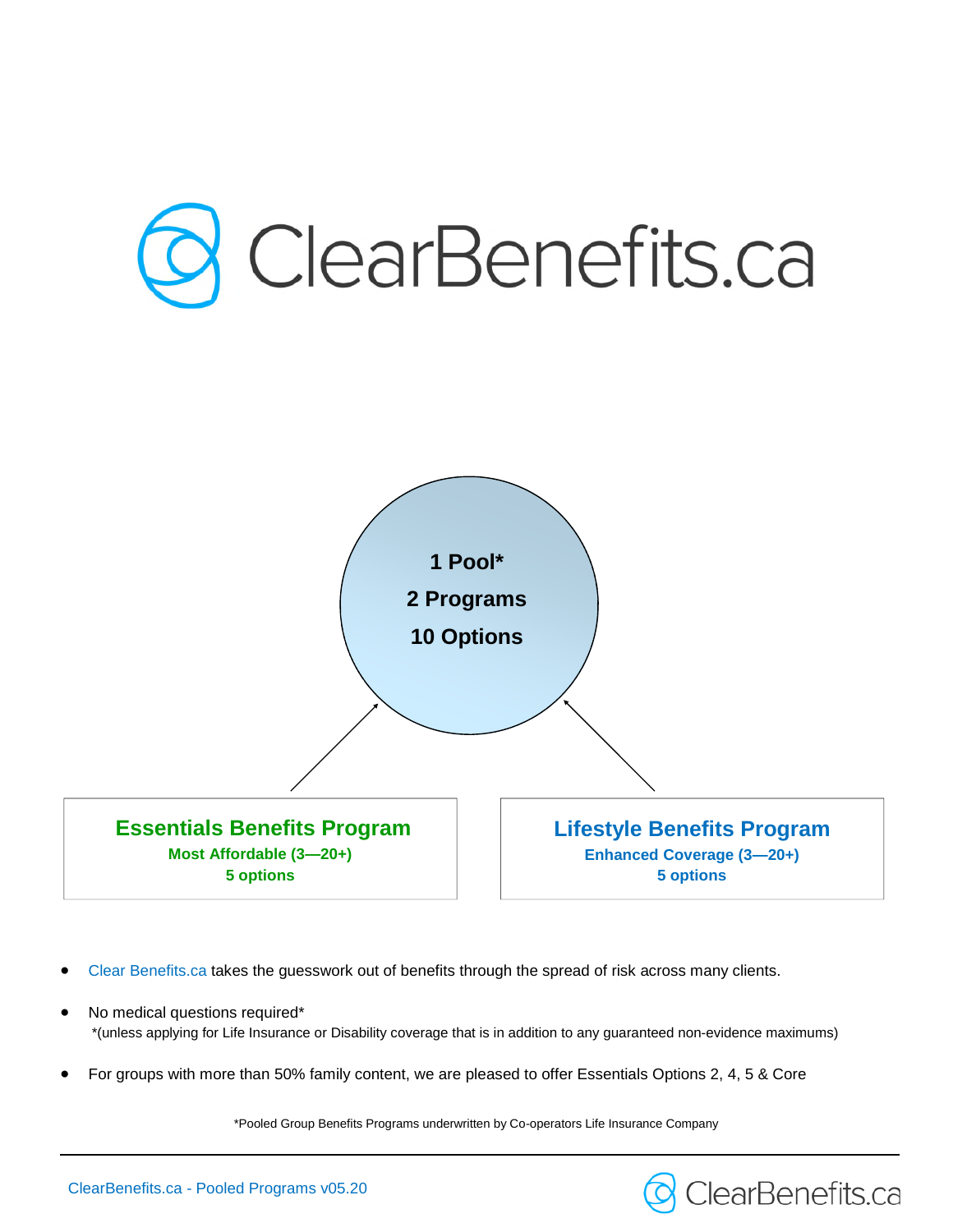Clear Stability Our Pooled Approach

In order to create stability for all participants of our programs, our pooled approach blends the factors that normally create rate volatility for traditional group plans:

- Initial pricing
- Claims
- Average age
- $\bullet$  # of staff
- Gender mix
- Inflation trend



While the factors affecting the rates for individual groups can vary significantly from year to year, our pooled programs have a proven history of delivering rate stability for all clients making our plans easier to budget for.

#### **Combined average annual rate adjustment:**

6.98% - 13 year average to June 2020

\*Pooled Group Benefits Programs underwritten by Co-operators Life Insurance Company



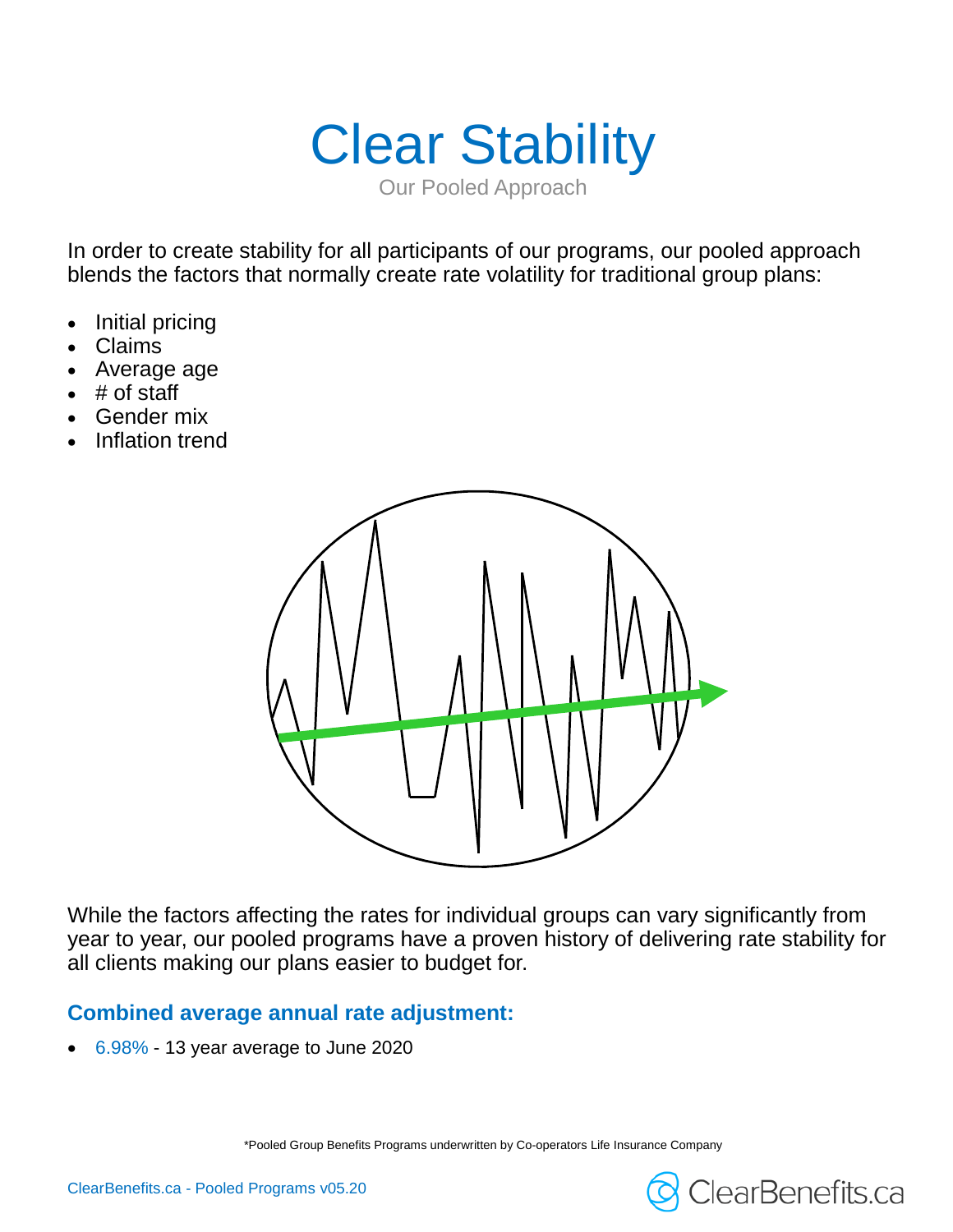## **Essentials Benefits Program most affordable** groups of 3 —20+

| <b>Basic Life Insurance &amp; AD&amp;D</b>                                               | Option 1             | Option 2             | Option 3             | Option 4             | Option 5             |
|------------------------------------------------------------------------------------------|----------------------|----------------------|----------------------|----------------------|----------------------|
| Employee Life Insurance (each benefit)                                                   | \$25,000             | \$25,000             | \$25,000             | \$25,000             | \$25,000             |
| Accidental Death & Dismemberment                                                         | \$25,000             | \$25,000             | \$25,000             | \$25,000             | \$25,000             |
| Dependent / Child                                                                        | \$10,000/<br>\$5,000 | \$10,000/<br>\$5,000 | \$10,000/<br>\$5,000 | \$10,000/<br>\$5,000 | \$10,000/<br>\$5,000 |
| <b>Optional Life Insurance / Optional AD&amp;D</b>                                       |                      |                      |                      |                      |                      |
| Available in units of \$10,000 (\$500,000 maximum)                                       | Optional             | Optional             | Optional             | Optional             | Optional             |
| Available to employee and /or spouse                                                     | Optional             | Optional             | Optional             | Optional             | Optional             |
| <b>Extended Healthcare</b>                                                               |                      |                      |                      |                      |                      |
| <b>Overall Maximum</b>                                                                   | Unlimited            | Unlimited            | Unlimited            | Unlimited            | Unlimited            |
| <b>Out-Of-Country Emergency</b><br>\$5,000,000 / 90 days per trip                        | 100%                 | 100%                 | 100%                 | 100%                 | 100%                 |
| Semi-Private Hospital Room / Air & Ground Ambulance                                      | 100% /100%           | 100% 100%            | 100%/90%             | 100%/90%             | 100%/80%             |
| Drug Expenses - Pay Direct Drug Card included on all options<br>Generic / Brand coverage | 100% / 80%           | 100% / 80%           | 90% / 70%            | 90% / 70%            | 80% / 60%            |
| Drug Expense Annual Limit - per eligible family member                                   | \$5,000              | \$5.000              | \$2.000              | \$2,000              | \$1,000              |
| <b>All Other Covered Expenses</b>                                                        | 100%                 | 100%                 | 90%                  | 90%                  | 80%                  |
| Paramedical Practitioners - per category, per eligible family member, per yr.            | \$500                | \$500                | \$350                | \$350                | \$300                |
| once every 24 months<br>Vision: eye exams                                                | R&C                  | R&C                  | R&C                  | R&C                  | R&C                  |
| Lens, Frames, Contacts<br>per 24 months                                                  | \$300                | \$300                | \$250                | \$250                | \$200                |
| Dental                                                                                   |                      |                      |                      |                      |                      |
| Annual Dental Maximum (per family member)                                                | \$1,500              | \$1,500              | \$1,000              | \$1,000              | \$750                |
| <b>Recall Exams</b>                                                                      | $1/6$ months         | 1/6 months           | $1/6$ months         | $1/6$ months         | 1/6 months           |
| Annual Deductible (single / family)                                                      | \$0                  | \$0                  | \$0                  | \$0                  | \$0                  |
| <b>Basic: (Routine Coverage)</b>                                                         |                      |                      |                      |                      |                      |
| Cleanings                                                                                | 80%                  | 80%                  | 80%                  | 80%                  | 80%                  |
| X-Rays                                                                                   | 80%                  | 80%                  | 80%                  | 80%                  | 80%                  |
| Scaling                                                                                  | 80%                  | 80%                  | 80%                  | 80%                  | 80%                  |
| <b>Root Canals</b>                                                                       | 80%                  | 80%                  | 80%                  | 80%                  | 80%                  |
| <b>Oral Surgery</b>                                                                      | 80%                  | 80%                  | 80%                  | 80%                  | 80%                  |
| Fluoride                                                                                 | 80%                  | 80%                  | 80%                  | 80%                  | 80%                  |
| <b>Gum Disease Treatment</b>                                                             | 80%                  | 80%                  | 80%                  | 80%                  | 80%                  |
| <b>Denture Maintenance</b>                                                               | 80%                  | 80%                  | 80%                  | 80%                  | 80%                  |
| <b>Major Restorative</b>                                                                 |                      |                      |                      |                      |                      |
| <b>Crowns</b>                                                                            | 50%                  | 50%                  | n/a                  | n/a                  | n/a                  |
| On-lays                                                                                  | 50%                  | 50%                  | n/a                  | n/a                  | n/a                  |
| <b>Bridges</b>                                                                           | 50%                  | 50%                  | n/a                  | n/a                  | n/a                  |
| Dentures                                                                                 | 50%                  | 50%                  | n/a                  | n/a                  | n/a                  |
| <b>Long Term Disability</b>                                                              |                      |                      |                      |                      |                      |
| % of eligible monthly earnings                                                           | 66.7%                | n/a                  | 66.7%                | n/a                  | n/a                  |
| Maximum monthly benefit                                                                  | \$6,000              | n/a                  | \$6,000              | n/a                  | n/a                  |
| Benefit period                                                                           | 5 Years              | n/a                  | 5 Years              | n/a                  | n/a                  |
| <b>Employee Assistance Program - by Morneau Shepell</b>                                  | Optional             | Optional             | Optional             | Optional             | Optional             |
| Second Opinion Consult - by WorldCare                                                    | Optional             | Optional             | Optional             | Optional             | Optional             |
| Short Term Disability (66.7% 1/8/16 Benefit Period)                                      | Optional             | Optional             | Optional             | Optional             | Optional             |
| <b>Critical Illness</b>                                                                  | Optional             | Optional             | Optional             | Optional             | Optional             |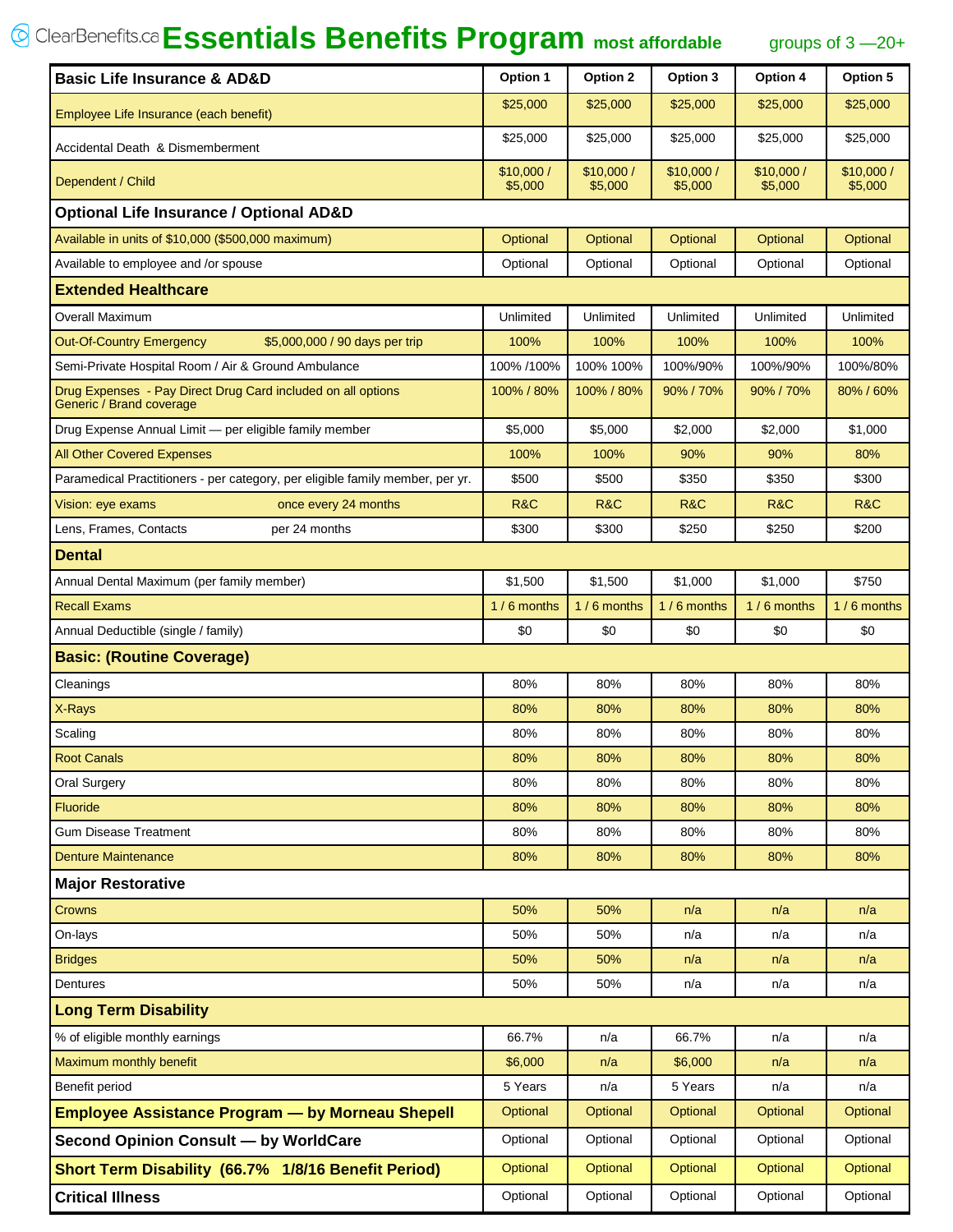# **Lifestyle Benefits Program enhanced coverage** groups of 3—20+

| <b>Basic Life Insurance &amp; AD&amp;D</b>                                               | Option 1             | Option 2             | Option 3             | Option 4             | Option 5             |
|------------------------------------------------------------------------------------------|----------------------|----------------------|----------------------|----------------------|----------------------|
| Employee Life Insurance (each benefit)                                                   | \$50,000             | \$50,000             | \$50,000             | \$50,000             | \$50,000             |
| Accidental Death & Dismemberment                                                         | \$50,000             | \$50,000             | \$50,000             | \$50,000             | \$50,000             |
| Dependent / Child                                                                        | \$15,000/<br>\$7,500 | \$15,000/<br>\$7,500 | \$15,000/<br>\$7,500 | \$15,000/<br>\$7,500 | \$15,000/<br>\$7,500 |
| <b>Optional Life Insurance / Optional AD&amp;D</b>                                       |                      |                      |                      |                      |                      |
| Available in units of \$10,000 (\$500,000 maximum)                                       | Optional             | Optional             | Optional             | Optional             | Optional             |
| Available to employee and /or spouse                                                     | Optional             | Optional             | Optional             | Optional             | Optional             |
| <b>Extended Healthcare</b>                                                               |                      |                      |                      |                      |                      |
| Overall Maximum                                                                          | Unlimited            | Unlimited            | Unlimited            | Unlimited            | Unlimited            |
| Out-Of-Country Emergency<br>\$5,000,000 / 90 days per trip                               | 100%                 | 100%                 | 100%                 | 100%                 | 100%                 |
| Semi-Private Hospital Room / Air & Ground Ambulance                                      | 100%/100%            | 100%/100             | 100%/90%             | 100%/90%             | 100%/80%             |
| Drug Expenses - Pay Direct Drug Card included on all options<br>Generic / Brand coverage | 100% / 80%           | 100% / 80%           | 90% / 70%            | 90% / 70%            | 80% / 60%            |
| Drug Expense Annual Limit - per eligible family member                                   | \$25,000             | \$25,000             | \$10,000             | \$10,000             | \$7,500              |
| All Other Covered Expenses                                                               | 100%                 | 100%                 | 90%                  | 90%                  | 80%                  |
| Paramedical Practitioners - per category, per eligible family member, per yr.            | \$750                | \$750                | \$500                | \$500                | \$350                |
| once every 12 months<br>Vision: eye exams                                                | R&C                  | R&C                  | R&C                  | R&C                  | R&C                  |
| Lens, Frames, Contacts<br>per12 months                                                   | \$350                | \$350                | \$300                | \$300                | \$250                |
| <b>Dental</b>                                                                            |                      |                      |                      |                      |                      |
| Annual Dental Maximum (per family member)                                                | \$3,000              | \$3,000              | \$2,000              | \$2,000              | \$1,500              |
| <b>Recall Exams</b>                                                                      | 1/6 months           | 1/6 months           | 1/6 months           | $1/6$ months         | $1/6$ months         |
| Annual Deductible (single / family)                                                      | \$0                  | \$0                  | \$0                  | \$0                  | \$0                  |
| <b>Basic: (Routine Coverage)</b>                                                         |                      |                      |                      |                      |                      |
| Cleanings                                                                                | 80%                  | 80%                  | 80%                  | 80%                  | 80%                  |
| X-Rays                                                                                   | 80%                  | 80%                  | 80%                  | 80%                  | 80%                  |
| Scaling                                                                                  | 80%                  | 80%                  | 80%                  | 80%                  | 80%                  |
| <b>Root Canals</b>                                                                       | 80%                  | 80%                  | 80%                  | 80%                  | 80%                  |
| <b>Oral Surgery</b>                                                                      | 80%                  | 80%                  | 80%                  | 80%                  | 80%                  |
| Fluoride                                                                                 | 80%                  | 80%                  | 80%                  | 80%                  | 80%                  |
| <b>Gum Disease Treatment</b>                                                             | 80%                  | 80%                  | 80%                  | 80%                  | 80%                  |
| Denture Maintenance                                                                      | 80%                  | 80%                  | 80%                  | 80%                  | 80%                  |
| <b>Major Restorative</b>                                                                 |                      |                      |                      |                      |                      |
| Crowns                                                                                   | 60%                  | 60%                  | 50%                  | 50%                  | n/a                  |
| On-lays                                                                                  | 60%                  | 60%                  | 50%                  | 50%                  | n/a                  |
| <b>Bridges</b>                                                                           | 60%                  | 60%                  | 50%                  | 50%                  | n/a                  |
| Dentures                                                                                 | 60%                  | 60%                  | 50%                  | 50%                  | n/a                  |
| <b>Long Term Disability</b>                                                              |                      |                      |                      |                      |                      |
| % of eligible monthly earnings                                                           | 66.7%                | n/a                  | 66.7%                | n/a                  | n/a                  |
| Maximum monthly benefit                                                                  | \$6,000              | n/a                  | \$6,000              | n/a                  | n/a                  |
| Benefit period                                                                           | Up to age 65         | n/a                  | Up to age 65         | n/a                  | n/a                  |
| <b>Employee Assistance Program - by Morneau Shepell</b>                                  | Yes                  | Yes                  | Yes                  | Yes                  | Yes                  |
| <b>Second Opinion Consult - by WorldCare</b>                                             | Yes                  | Yes                  | Yes                  | Yes                  | Yes                  |
| Short Term Disability (66.7% 1/8/16 Benefit Period)                                      | Optional             | Optional             | Optional             | Optional             | Optional             |
| <b>Critical Illness</b>                                                                  | Optional             | Optional             | Optional             | Optional             | Optional             |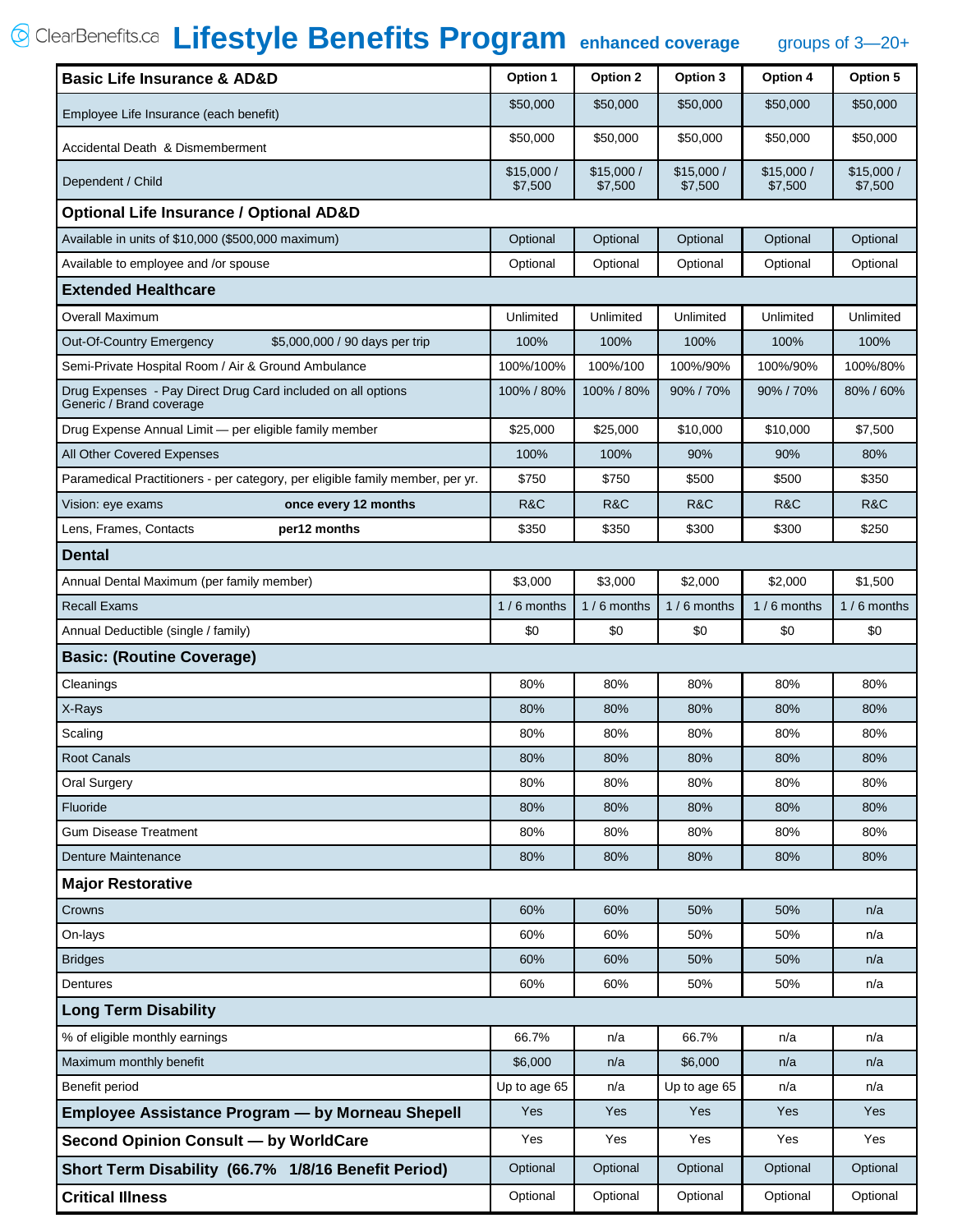# A Few Questions

#### **Will my employees want a plan?**

Overwhelmingly, YES. Almost all employees value a benefits plan far in excess of a cash raise.

#### **Will my employees value the plan we choose?**

Employees always seem to appreciate a benefits plan that provides good value. They could now have affordable access to a wider variety of quality healthcare than they may normally afford for themselves and their families (i.e. dental, prescriptions, vision, chiropractor etc.) A healthier workforce means fewer sick days and less disruption for your business.

#### **Is the plan affordable?**

Employers are always pleased with how affordable our plans are. ClearBenefits.ca programs provide premium coverage with an option for almost any budget.

- **Should we share the cost of the plan with our employees?** Most employers share the cost of a plan 50/50 with their employees. Generally employees expect there will be a cost sharing of the plan.
- **Can the "couple" rate apply to a single parent with 1 eligible dependent?** Yes. It can apply to a married couple, common-law spouses or a single parent with 1 eligible dependent.

#### **Is there much on-going administration?**

Not really. Normal ongoing administrator functions are just regular maintenance; adding/deleting employee & dependent information and payroll deductions of the employee portion. Employees are responsible for reporting any changes to the plan administrator, and for privacy, employees submit claims directly to the insurer.

#### **Will we have help with the initial set-up and on-going support?**

Yes! We utilize a structured approach from our initial contact to the ongoing service. Our structured approach is designed to ensure your plan runs smoothly, is kept current, contains costs, and effectively eliminates common administrative issues that can arise.

#### **How much will this cost?**

We find that if the employer's portion of the monthly premium is approx. 2.5—3.5% of payroll (based on a 50/50 cost sharing with the employees), both the employer and the employees are comfortable and feel they are getting good value. Depending on the option selected, this can be more affordable than a cash raise, with no additional EI, CPP or WCB contributions.

# **How do we get started?**

For a quote, submit\_on-line, email the attached form to connect@clearbenefits.ca

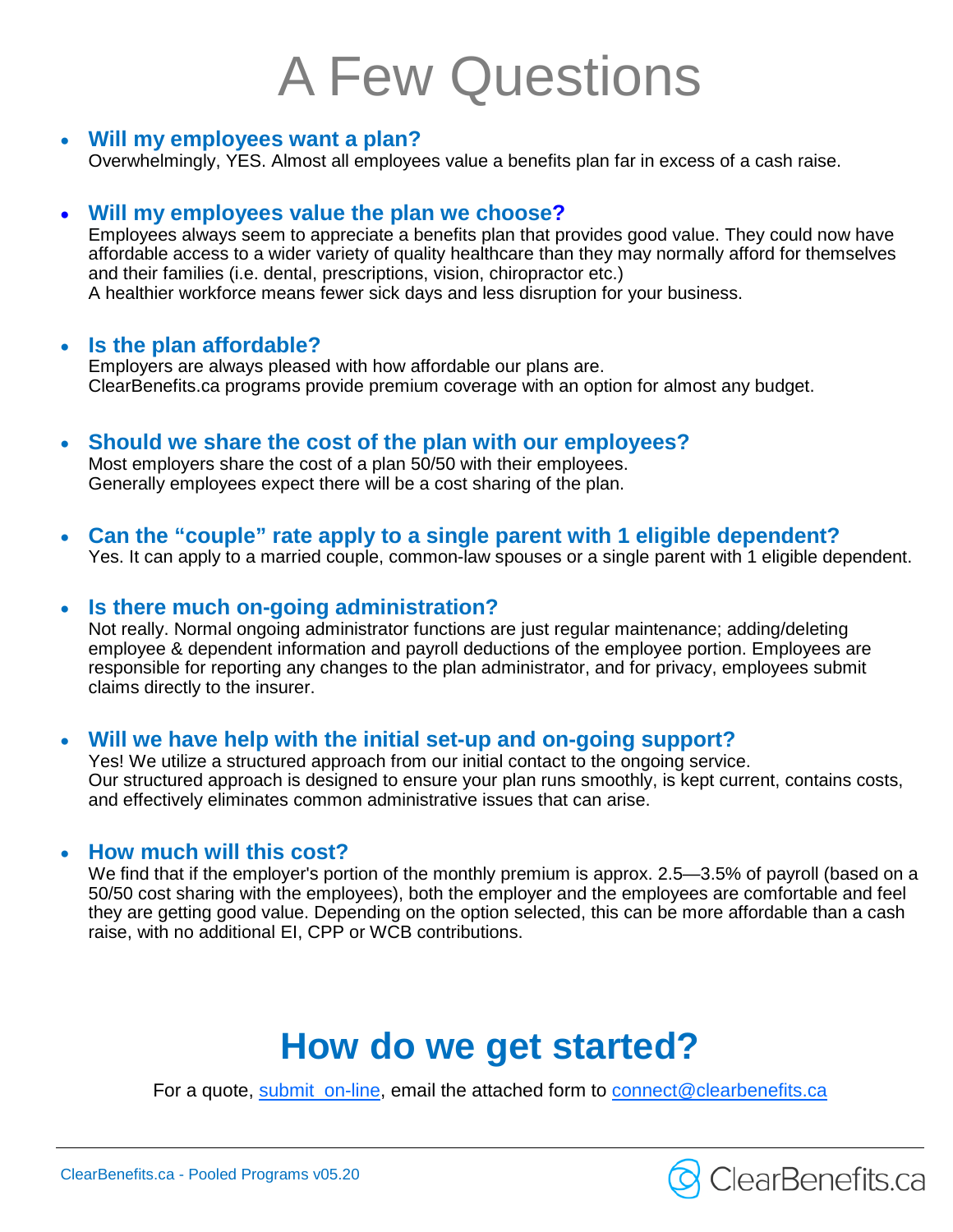# Starting a Benefits Plan

#### **Which plan is right?**

- Each client has unique circumstances and similar needs
- Clients typically ask for a plan that is affordable with quality coverage and stable rates
- We recommend selecting a plan you are comfortable with, you can always upgrade later

#### **Pricing?**

- Coverage levels directly affect rates
- Higher levels of coverage have higher premiums
- Decreasing levels of coverage have proportionately lower premiums
- Looking to contain costs? The only sustainable solution is to select a different coverage level

#### **2 Programs - 10 options**

- ClearBenefits.ca pooled plans are ideal for clients wanting stable, predictable rates
- Shared risk through claims pooling makes our plans the easiest to budget for going forward

#### **Can plans be customized?**

- Yes. Certain benefits can be adjusted for the needs of your business
- Contact us for more information

#### **What information is needed to get a quote?**

#### **No existing plan:**

- Company contact information
- Employee information

#### **Existing plan:**

When a client decides to change suppliers, additional information will be requested. This simply provides the quoting insurers the required information in order to properly assess risk.

- Company contact information
- Employee information
- Current plan design
- Claims and rate history
- Copy of last billing statement
- EP3 Certificate

## **We see a plan we like, what do we do now?**

For more information on ClearBenefits.ca products, contact us, or your group benefits advisor.

**Mail:** 338 - 1641 Lonsdale Ave., North Vancouver, BC V7M 2J5 | **Tel:** 778.338.4083 | **Tel (TF):** 888.803.3800 **Fax (TF):** 888.692.0113 | **Email:** connect@clearbenefits.ca | **Web:** www.clearbenefits.ca